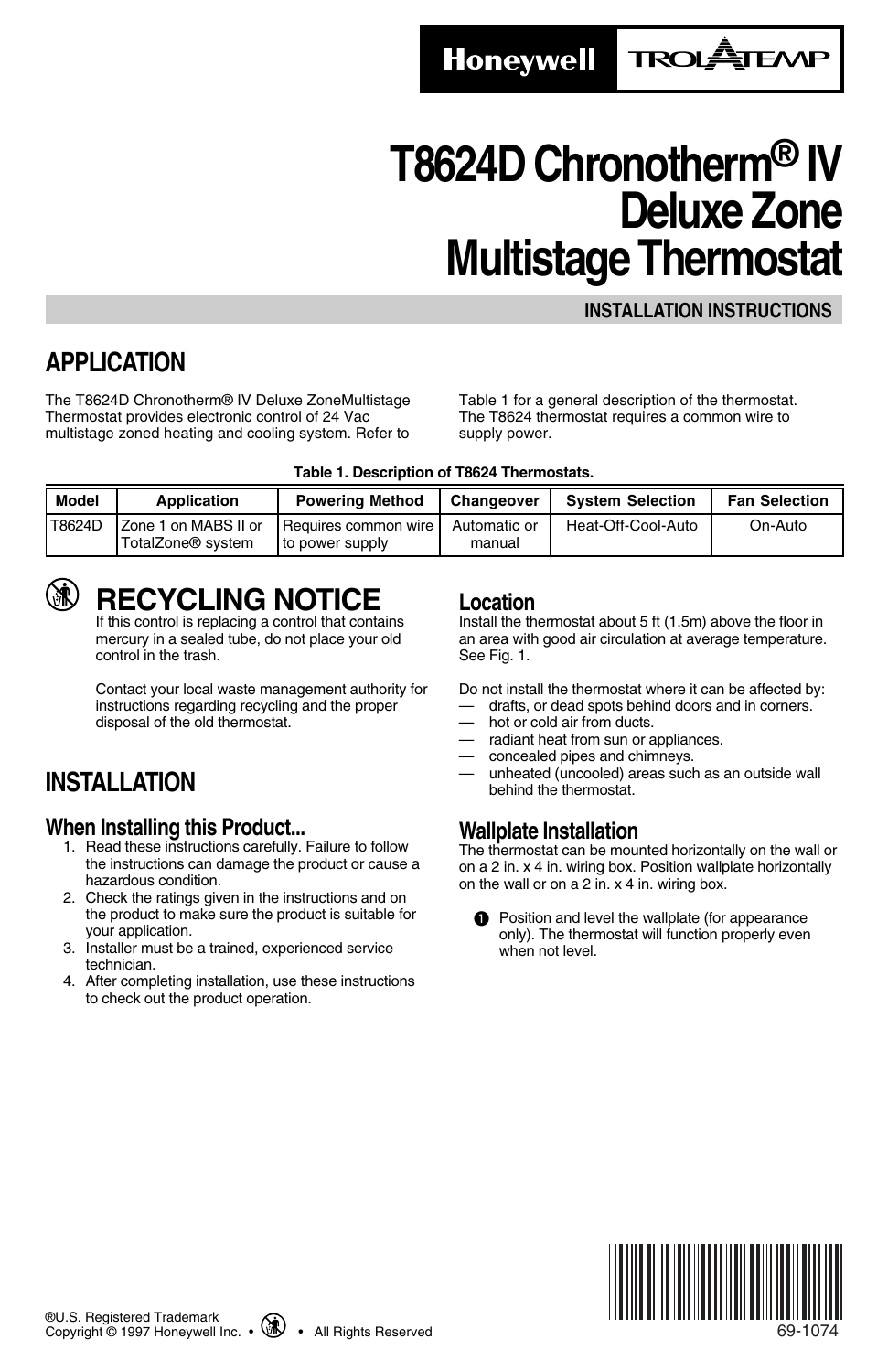

#### **Fig. 1. Typical location of thermostat.**



**Fig. 2. Mounting the wallplate.**

- **2** Use a pencil to mark the mounting holes. See Fig. 2.
- **8** Remove the wallplate from the wall and drill two 3/16 inch holes in the wall (if drywall) as marked. For firmer material such as plaster, drill two 7/32 inch holes. Gently tap anchors (provided) into the drilled holes until flush with the wall.
- **<sup>4</sup>** Position the wallplate over the holes, pulling wires through the wiring opening.
- $\bigcirc$  Loosely insert the mounting screws into the holes.
- **6** Tighten mounting screws.

## **WIRING**

All wiring must comply with local electrical codes and ordinances. Refer to Fig. 3 and 4 for typical hookups. A letter code is located near each terminal for identification.

## **CAUTION**

Disconnect power before wiring to prevent electrical shock or equipment damage.

**O** Loosen the terminal screws on the wallplate and connect the system wires. See Fig. 5.

#### **IMPORTANT**

Use 18 gauge, color-coded thermostat cable for proper wiring.

- Securely tighten each terminal screw.
- **8** Push excess wire back into the hole.
- **2** Plug the hole with nonflammable insulation to prevent drafts from affecting the thermostat.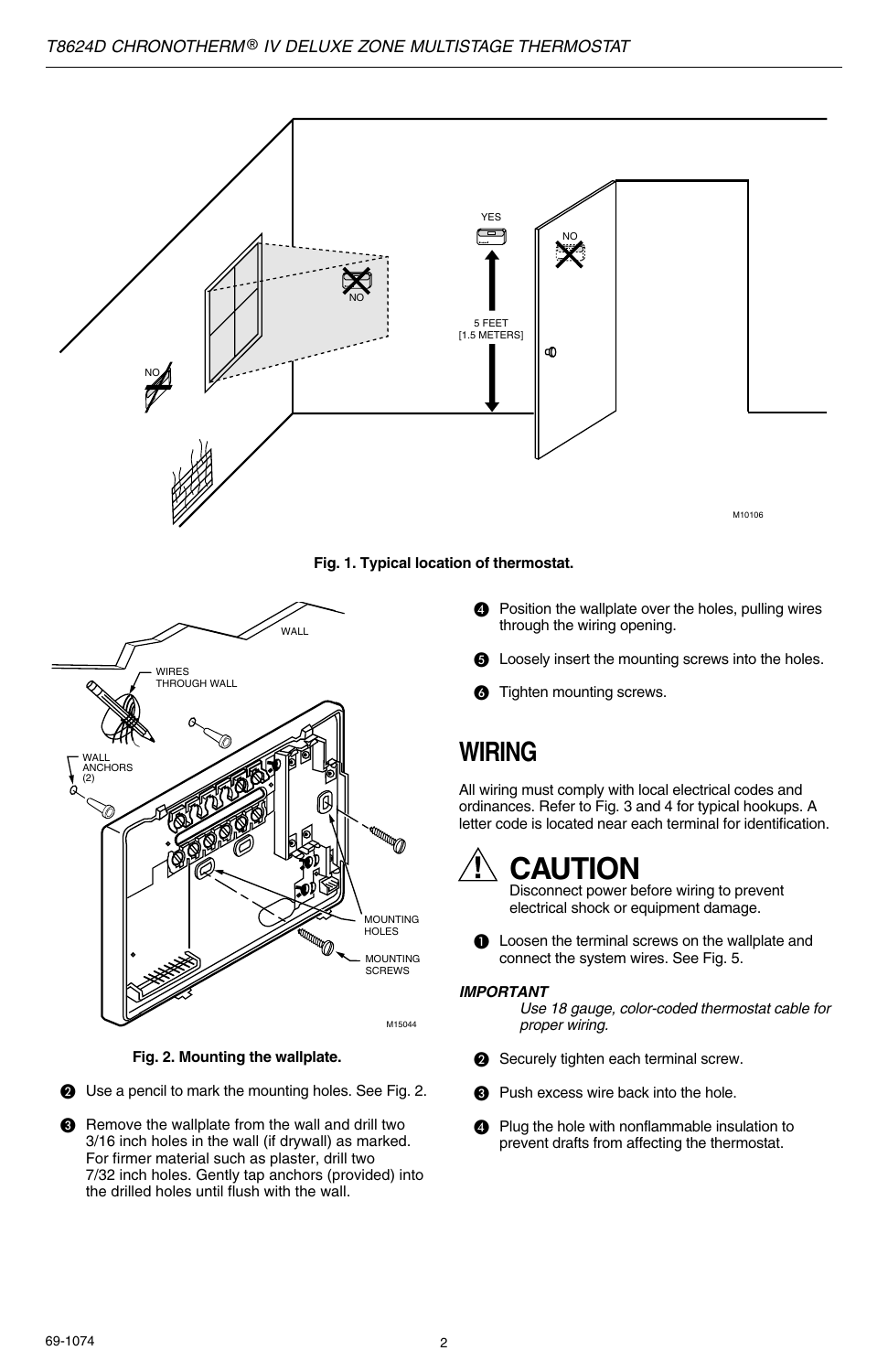

M11418 NOTE: WHEN USING W2 ON THE THERMOSTAT TO CONTROL THE SECOND STAGE OF HEATING, MAKE SURE THE STAGE JUMPER IS IN PLACE, ON THE TZ PANEL









**Fig. 5. Proper wiring technique.**

### **Mounting Thermostat**

- **O** Engage tabs at the top of the thermostat and wallplate. See Fig. 6. Be sure to align the subbase pins to avoid damage to the thermostat.
- **2** Press lower edge of case to close and latch.
	- NOTE: To remove the thermostat from the wall, first pull out at the bottom of the thermostat; remove top last.
	- **A.** ENGAGE TABS AT TOP OF THERMOSTAT AND WALLPLATE.



**B.** PRESS LOWER EDGE OF CASE TO LATCH.



M15043

**Fig. 6. Mounting thermostat on wallplate.**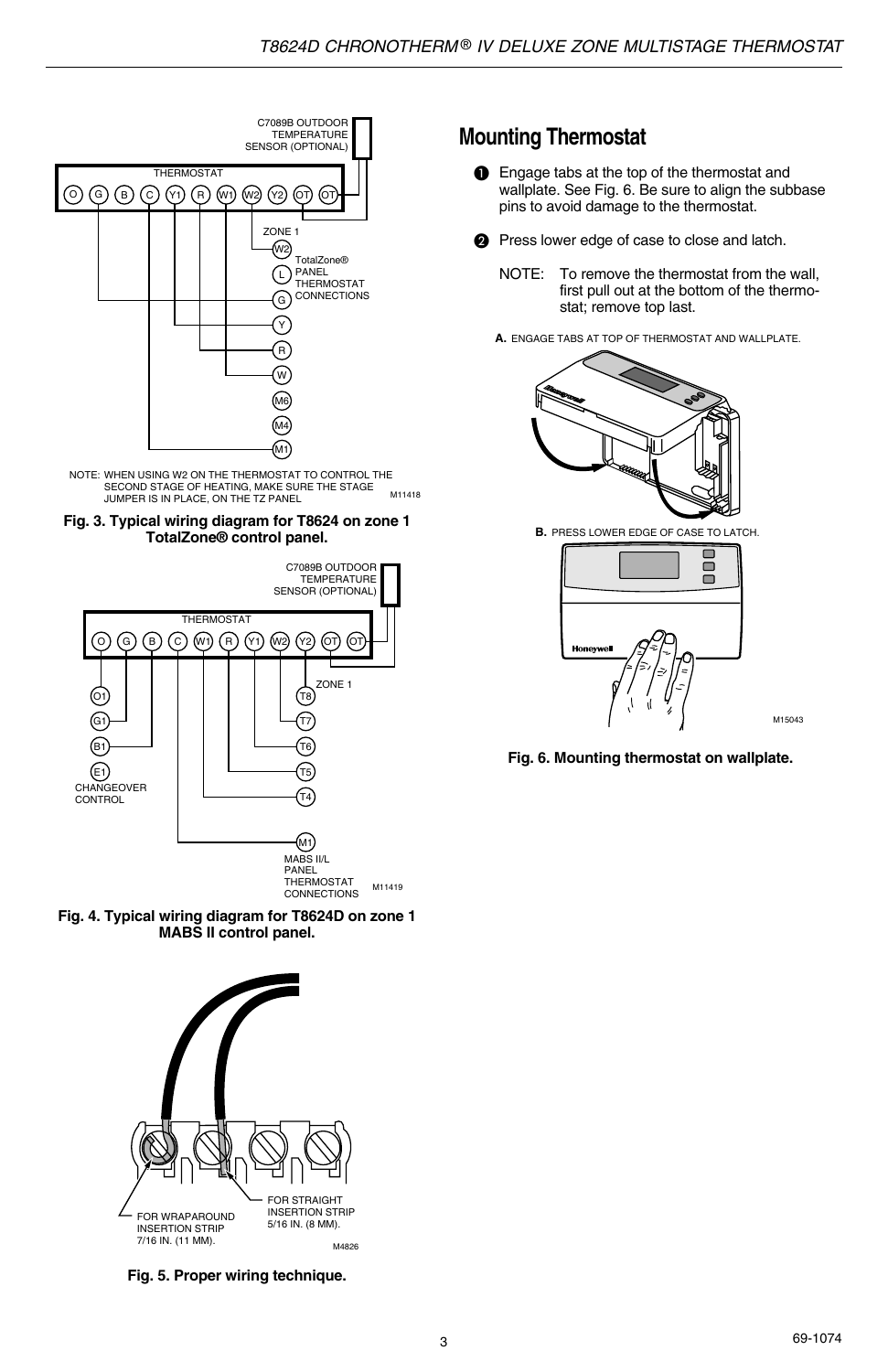

**Fig. 7. T8624D key locations and descriptions.**

## **Using Thermostat Keys**

The thermostat keys are used to:

- set current day and time,
- program times and setpoints for heating and cooling,
- temporarily override program temperatures,
- display present setting,
- configure Installer Setup,
- check Self-Test.
- display outdoor temperature (select models),
- set the system operation,
- set the fan operation.

See Fig. 7 for the location of the keys.

## **SETTINGS**

### **System and Fan Settings**

The system default setting is Heat and the fan default setting is Auto. Use the System and Fan keys to change the settings. See Fig. 8. The fan settings can be set for each program period individually. The system selection is for all the program periods.

System settings control the thermostat operation as follows:

Heat: The thermostat controls the heating. Off: Both the heating and cooling are off.

Cool: The thermostat controls the cooling. Auto: The thermostat automatically changes between heating and cooling operation, depending on the indoor temperature.

Fan settings control the system fan as follows: On: Fan operates continuously. Auto: Fan operates with equipment.



#### **Fig. 8. T8624D System and Fan key locations.**

NOTE: Always press the keys with your fingertip or similar blunt tool. Sharp instruments like a pen or pencil point can damage the keyboard.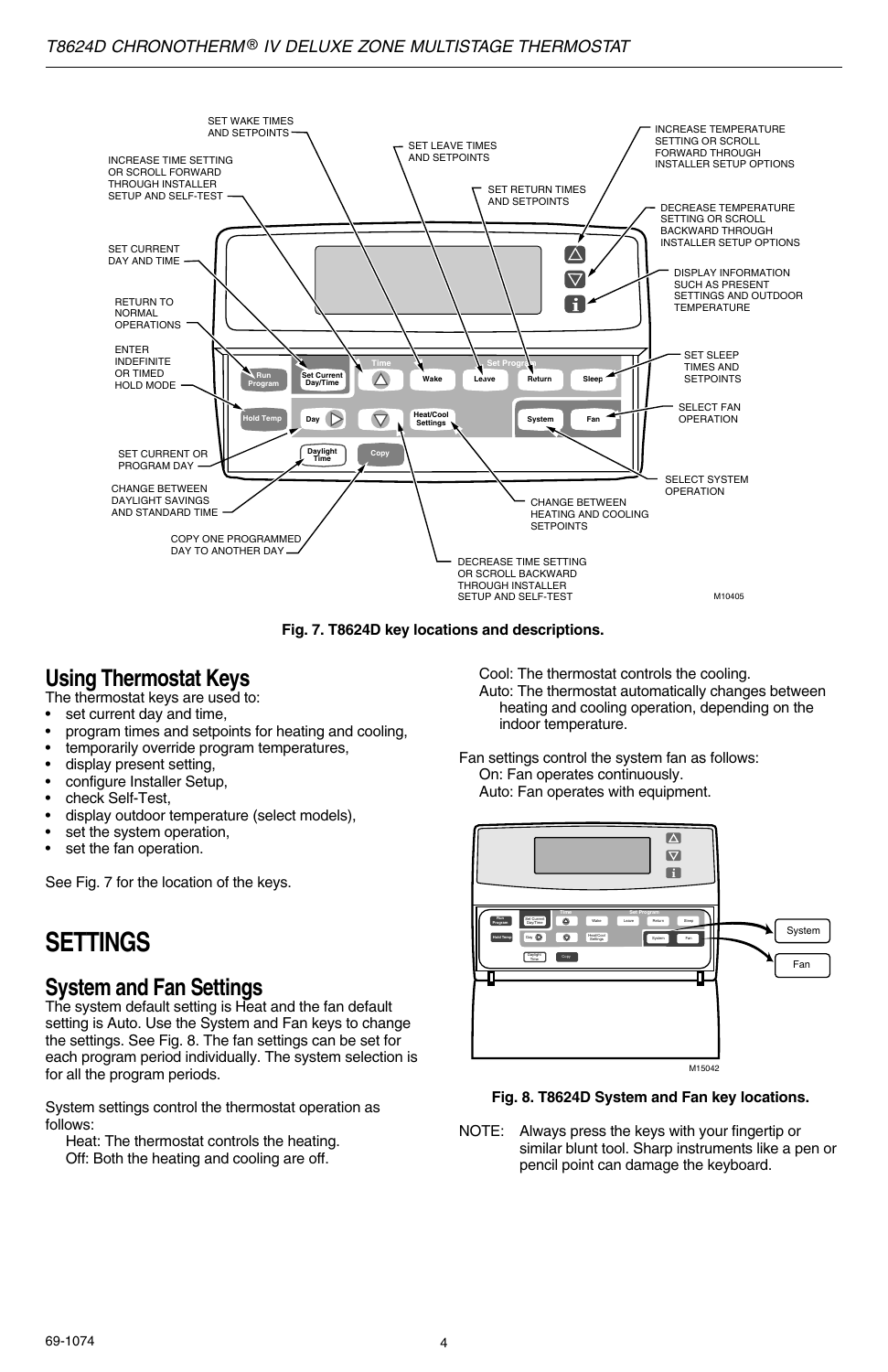### **Temperature Settings**

Refer to Table 2 for the default program. If the daytime energy savings period is not used, press the period key (Leave or Return) until the time is blank. The fan setting feature is available on select thermostat models. See Owners Guide, form number 69-1073, for complete instructions on changing the program.

| Period | Time     | Heat<br><b>Setpoint</b>            | Cool<br><b>Setpoint</b>             | Fan<br><b>Setting</b> |
|--------|----------|------------------------------------|-------------------------------------|-----------------------|
| Wake   | 6:00 AM  | $70^{\circ}$ F<br>$(21^{\circ}C)$  | 78°F<br>$(25.5^{\circ}C)$           | Auto                  |
| Leave  | 8:00 AM  | $62^{\circ}F$<br>$(16.5^{\circ}C)$ | $85^{\circ}$ F<br>$(29.5^{\circ}C)$ | Auto                  |
| Return | 6:00 PM  | $70^{\circ}$ F<br>$(21^{\circ}C)$  | 78°F<br>$(25.5^{\circ}C)$           | Auto                  |
| Sleep  | 10:00 PM | $62^{\circ}F$<br>$(16.5^{\circ}C)$ | $82^{\circ}$ F<br>$(28^{\circ}C)$   | Auto                  |

#### **Table 2. Default Program Settings.**

## **INSTALLER SETUP**

NOTE: For most applications, the thermostat factorysettings will not need to be changed. Review the factory settings in Table 2 and if no changes are necessary, go to the Installer Self-Test section.

The Installer Setup is used to customize the thermostat to specific systems. Some of the options include temperature display, changeover and outdoor temperature display. Installer Setup numbers are listed in Table 3. The table includes all the configuration options and the factorysettings for the T8624.

A combination of key presses are required to use the Installer Setup feature.

To enter the Installer Setup, press and hold the Information **i** key with the increase ▲ and decrease ▼ keys until the first number is displayed. All display segments appear for approximately three seconds before the number is displayed. See Fig. 9 and 10.

- To advance to the next Installer Setup, press the Time  $\triangle$  key.
- To change a setting, use the increase ▲ or decrease ▼ key.
- To scroll the Installer Setup numbers backwards. press the Time  $\nabla$  key.
	- To exit the Installer Setup, press Run Program.



**Fig. 9. Display of all the segments of the LCD.**





#### **IMPORTANT**

Only configurable numbers are shown on the device. Example: If thermostat does not have a system key, Installer Setup Number 12 will not be displayed. Review Table 3 factory-settings and mark any desired changes in the Actual Settings column. When Installer Setup is complete, review the settings to confirm that they match the system.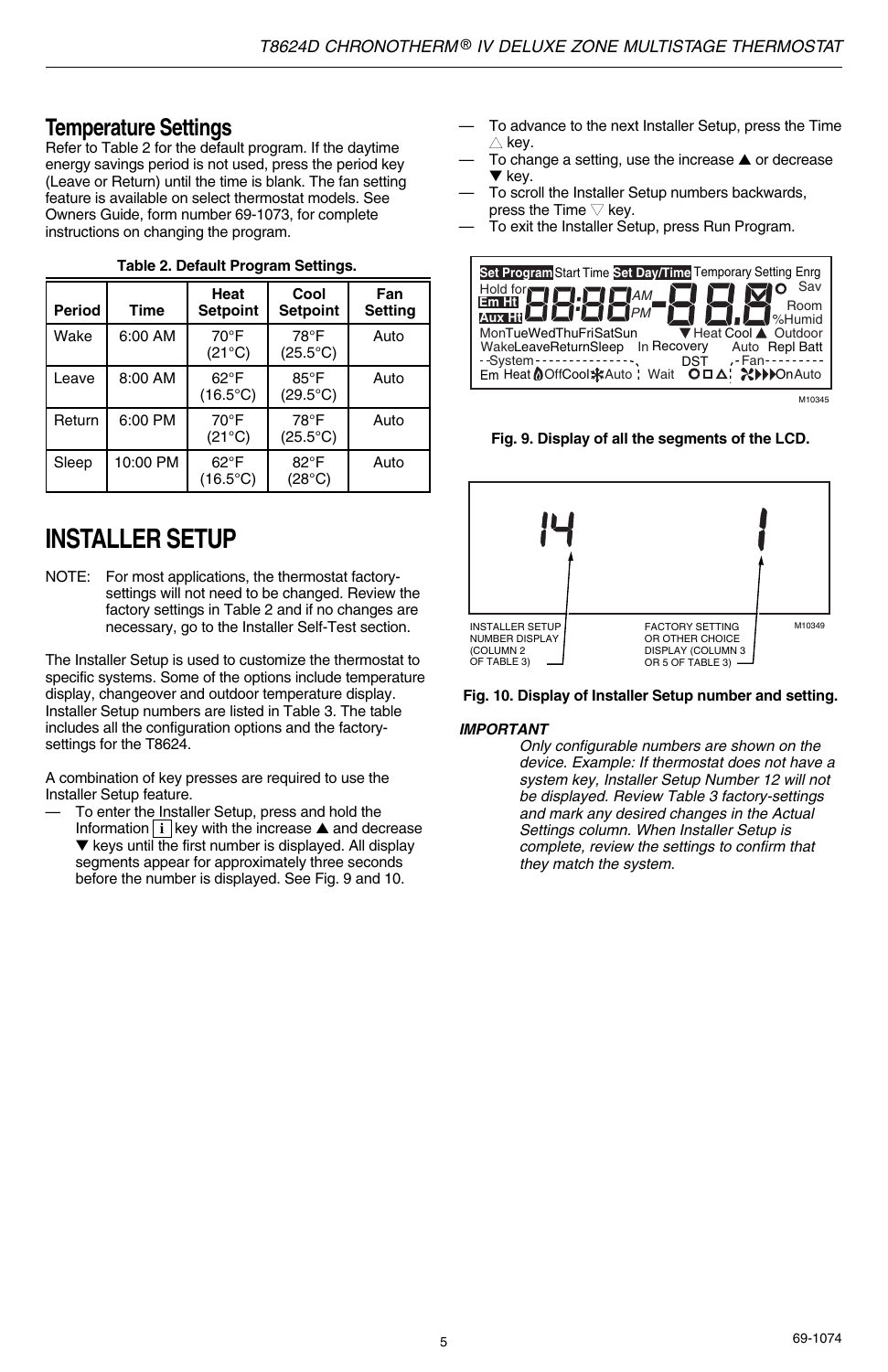|                                                                   | <b>Installer</b><br><b>Setup Number</b><br>(Press Time<br>$\triangle$ key to | <b>Factory-Setting</b>               |                                                                                                                                                        | <b>Other Choices</b><br>(Press ▲ or ▼ key to change) |                                                                                                                               | Actual |
|-------------------------------------------------------------------|------------------------------------------------------------------------------|--------------------------------------|--------------------------------------------------------------------------------------------------------------------------------------------------------|------------------------------------------------------|-------------------------------------------------------------------------------------------------------------------------------|--------|
| <b>Select</b>                                                     | change)                                                                      | <b>Display</b><br><b>Description</b> |                                                                                                                                                        |                                                      | <b>Display</b><br><b>Description</b>                                                                                          |        |
| Not used                                                          | 1 thru $4$                                                                   |                                      |                                                                                                                                                        |                                                      |                                                                                                                               |        |
| Heating cycle<br>rate <sup>a</sup>                                | 5                                                                            | 6                                    | Stage 2                                                                                                                                                | 3 or 9                                               | 3-3 cph used for steam<br>systems<br>6-6 cph factory setting for<br>all stages of system<br>9-9 cph used for electric<br>heat |        |
| Not used                                                          | 6 thru 11                                                                    | $\overline{\phantom{0}}$             |                                                                                                                                                        |                                                      |                                                                                                                               |        |
| System setting<br>adjustment                                      | 12                                                                           | 1                                    | Manual changeover                                                                                                                                      | $0$ or $2$                                           | 0-Auto changeover<br>2-Fixed auto changeover                                                                                  |        |
| Adaptive<br>Intelligent<br>Recovery <sup>™</sup><br>control       | 13                                                                           | $\Omega$                             | Adaptive Intelligent<br>Recoverv <sup>™</sup> control is<br>activated (system<br>starts early so setpoint<br>is reached by start of<br>program period) | 1                                                    | Conventional recovery<br>(system starts recovery at<br>programmed time)                                                       |        |
| Degree tempera-<br>ture display                                   | 14                                                                           | $\Omega$                             | Temperature is<br>displayed in °F                                                                                                                      | 1                                                    | Temperature is displayed<br>in $^{\circ}$ C                                                                                   |        |
| Not used                                                          | 15                                                                           |                                      |                                                                                                                                                        |                                                      |                                                                                                                               |        |
| Clock format                                                      | 16                                                                           | 0                                    | 12-hour clock format                                                                                                                                   | $\mathbf{1}$                                         | 24-hour clock format                                                                                                          |        |
| Not used                                                          | 17 and 18                                                                    | $\overline{\phantom{0}}$             |                                                                                                                                                        | $\equiv$                                             |                                                                                                                               |        |
| Extended fan<br>operation in<br>heating                           | 19                                                                           | $\Omega$                             | No extended fan<br>operation after the call<br>for heat ends                                                                                           | 1                                                    | Fan operation is extended<br>90 seconds after the call for<br>heat ends.                                                      |        |
| Extended fan<br>operation in<br>cooling                           | 20                                                                           | $\Omega$                             | No extended fan<br>operation after the call<br>for cool ends                                                                                           | 1                                                    | Fan operation is extended<br>90 seconds after the call for<br>cool ends.                                                      |        |
| Not used                                                          | 21 thru 23                                                                   | $\overline{\phantom{0}}$             |                                                                                                                                                        | —                                                    |                                                                                                                               |        |
| Outdoor temp-<br>erature display<br>(models with OT<br>terminals) | 24                                                                           | 0                                    | No outdoor temperature<br>is displayed                                                                                                                 | $\mathbf{1}$                                         | Outdoor temperature is<br>displayed. Needs a<br>C7089B1000 Outdoor Sensor<br>to operate.                                      |        |
| Not used                                                          | 25 thru 32                                                                   |                                      |                                                                                                                                                        |                                                      |                                                                                                                               |        |

|  | Table 3. Thermostat Installer Setup Options. |  |  |
|--|----------------------------------------------|--|--|
|  |                                              |  |  |

a The cycle rate for the second stage of heat is adjustable with 6 cph being the factory setting. (Continued)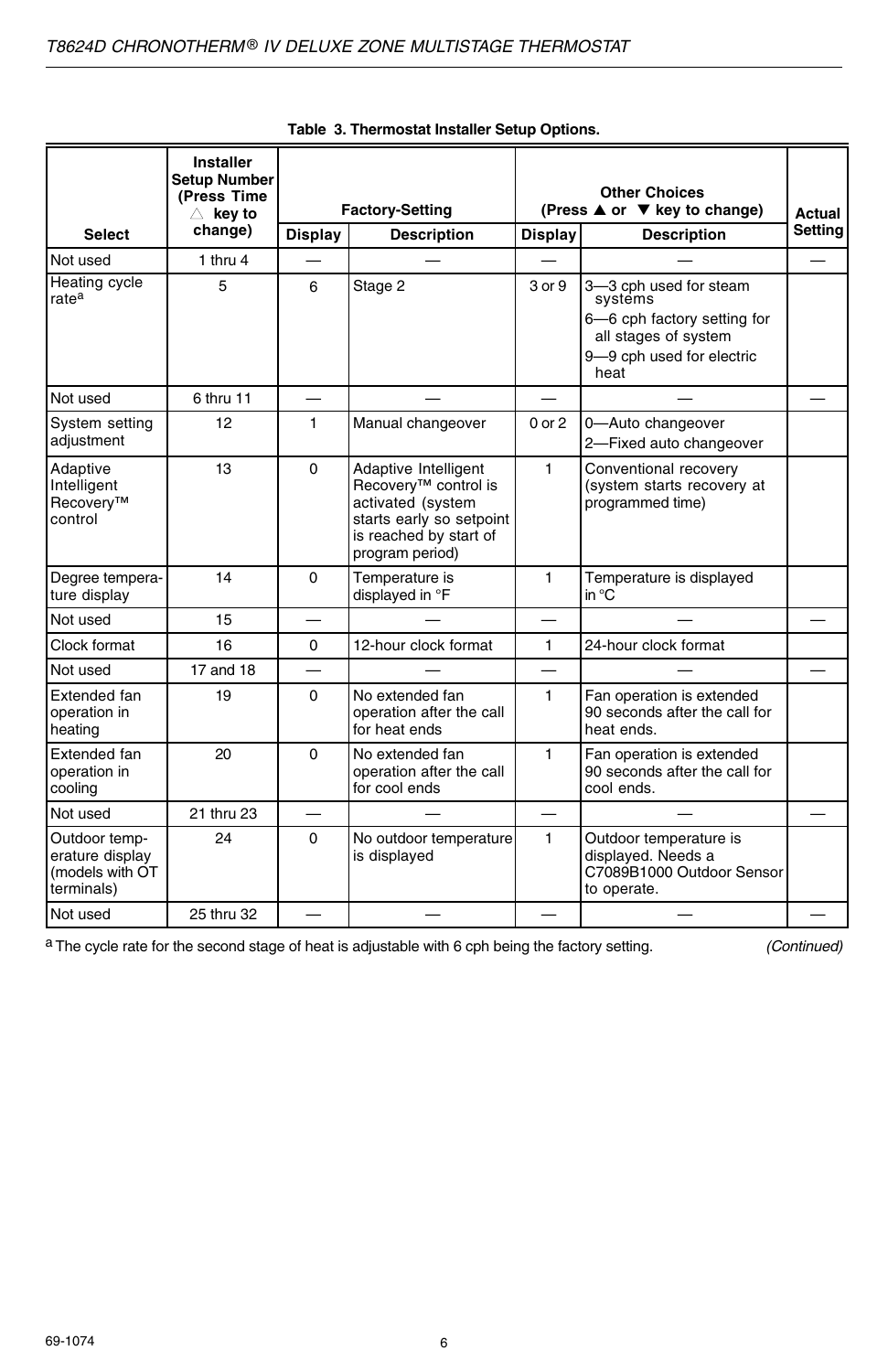|                                           | Installer<br><b>Setup Number</b><br>(Press Time<br>$\triangle~$ key to |          | <b>Factory-Setting</b>                                                      |              | <b>Other Choices</b><br>(Press ▲ or ▼ key to change)                                                                                                                                                                                                                                                                                                                                                                                              |         |  |
|-------------------------------------------|------------------------------------------------------------------------|----------|-----------------------------------------------------------------------------|--------------|---------------------------------------------------------------------------------------------------------------------------------------------------------------------------------------------------------------------------------------------------------------------------------------------------------------------------------------------------------------------------------------------------------------------------------------------------|---------|--|
| <b>Select</b>                             | change)                                                                | Display  | <b>Description</b>                                                          | Display      | <b>Description</b>                                                                                                                                                                                                                                                                                                                                                                                                                                | Setting |  |
| Minimum off time<br>for the<br>compressor | 33                                                                     | 5        | 5 minute minimum off<br>time for the compressor                             | $0$ thru $4$ | Minimum number of minutes<br>(0 thru 5) the compressor will<br>be off between calls for the<br>compressor                                                                                                                                                                                                                                                                                                                                         |         |  |
| Temperature<br>range stops in<br>heating  | 34                                                                     | 90       | Highest setpoint<br>heating can be set to                                   | 40 to 89     | Temperature range (1°F<br>increments) heating setpoint<br>can be set to                                                                                                                                                                                                                                                                                                                                                                           |         |  |
| Temperature<br>range stops in<br>cooling  | 35                                                                     | 45       | Lowest setpoint cooling 46 to 99<br>can be set to                           |              | Temperature range (1°F<br>increments) cooling setpoint<br>can be set to                                                                                                                                                                                                                                                                                                                                                                           |         |  |
| Not used                                  | 36                                                                     |          |                                                                             |              |                                                                                                                                                                                                                                                                                                                                                                                                                                                   |         |  |
| Temperature<br>display<br>adjustment      | 37                                                                     | $\Omega$ | No difference in<br>displayed temperature<br>and actual room<br>temperature | 1 thru $6$   | 1-Display adjusts to $1^{\circ}$ F<br>higher than actual room<br>temperature<br>2-Display adjusts to 2°F<br>higher than actual room<br>temperature<br>3-Display adjusts to 3°F<br>higher than actual room<br>temperature<br>4-Display adjusts to $1^{\circ}$ F<br>lower than actual room<br>temperature<br>5-Display adjusts to 2°F<br>lower than actual room<br>temperature<br>6-Display adjusts to 3°F<br>lower than actual room<br>temperature |         |  |

#### **IMPORTANT**

Review the settings to confirm that they match the system. Press Run Program to exit the Installer Setup. The thermostat has saved the Installer Setup changes and initiated a reset in order to operate with the new settings. Be sure to set the current day and time immediately.

### **Setting Current Day and Time**

- **O** Press Set Current Day/Time.
	- NOTE: On initial power up or after an extended power loss, 1:00 pm flashes on the dispaly until a key is pressed.



- **2** Press Day until the current day is displayed.
	- NOTE: Sun=Sunday, Mon=Monday, Tue=Tuesday, Wed=Wednesday, Thu=Thursday, Fri=Friday, Sat=Saturday.

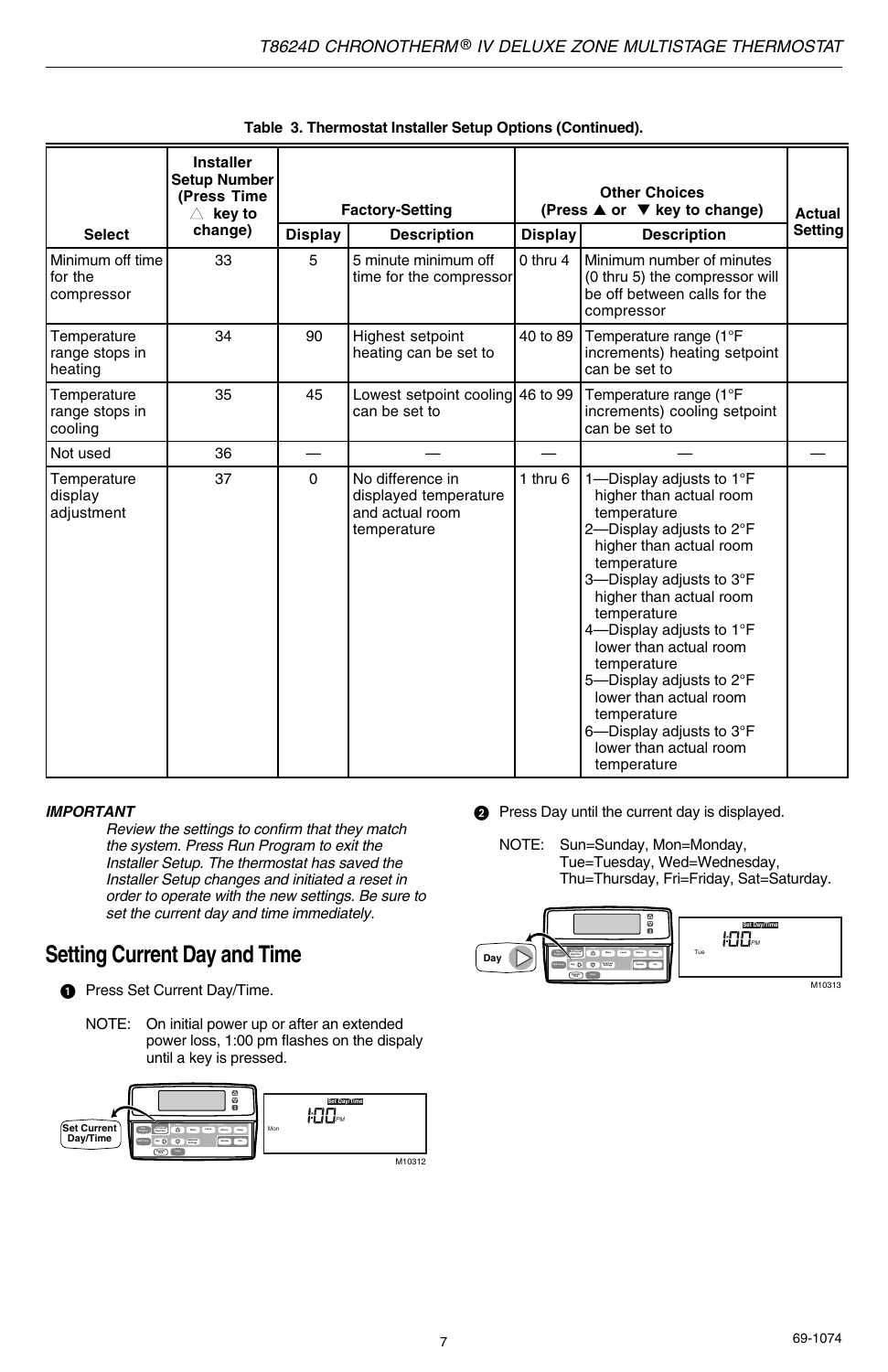- $\bullet$  Press Time  $\triangle$  or Time  $\triangledown$  until the current time is displayed.
	- NOTE: Tapping the Set Current Day/Time will advance the time in one hour increments.



NOTE: If the current time is Daylight Savings Time, press Daylight Time until DST is displayed.



**<sup>O</sup>** Press Run Program.



## **INSTALLER SELF-TEST**

Use the Installer Self-Test to check the thermostat operation. Refer to Table 4 for a list of the available selftests.

To start the self-test:

## **CAUTION**

The minimum off time for compressors is bypassed during the Installer Self-Test. Equipment damage can occur if the compressor is cycled too quickly.

Press and hold the increase ▲ and decrease ▼ keys at the same time until 10 appears. All segments of the display will be displayed before the 10 appears. See Fig. 11 and 12.

**Table 4. Tests Available In The Installer Self-Test.**

| Test<br><b>Number</b>             | <b>Self-Test Description</b>                                                      |
|-----------------------------------|-----------------------------------------------------------------------------------|
| $10 - 19$                         | Heating equipment can be turned on and<br>off                                     |
| 30-39                             | Cooling equipment can be turned on and<br>off                                     |
| 40-49                             | Fan equipment can be turned on and off                                            |
| 0 <sub>to</sub><br>60<br>19<br>60 | Keyboard keys test                                                                |
| 70-79                             | Thermostat information including date<br>code and software versions are displayed |



M10345

Fig. 11. Display of all the segments of the LCD.



**Fig. 12. Display of test number.**

Refer to Table 5 for the directions and results of the specific tests.

NOTE: Press Time  $\triangle$  to advance the next test and Time  $\nabla$  to go back to the previous test. Press Run Program to exit the self-test from any test number except 60 series tests.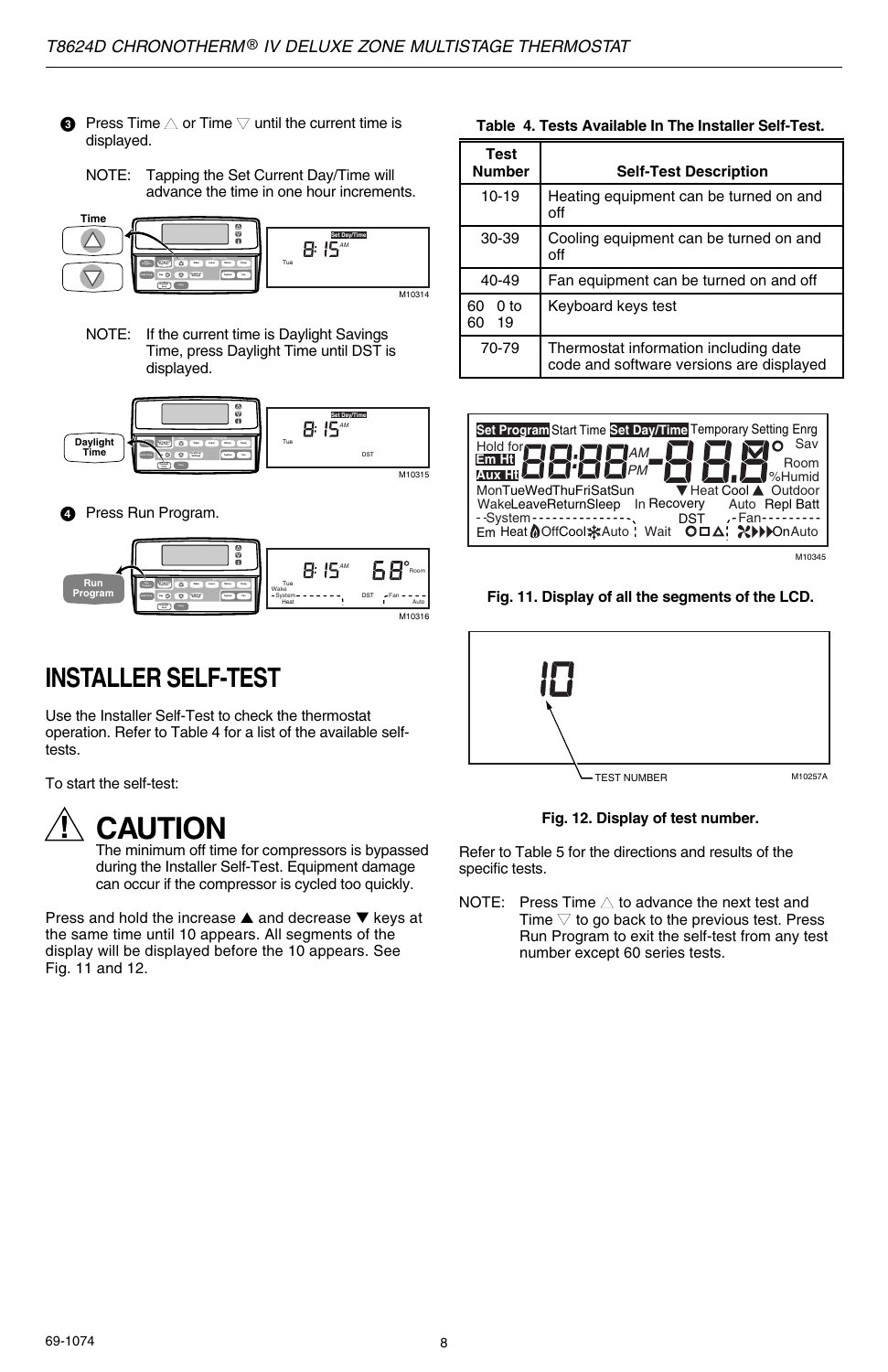| Key to<br><b>Press</b>             | Test<br><b>Number</b>              | <b>Description</b>                                                |  |  |  |  |
|------------------------------------|------------------------------------|-------------------------------------------------------------------|--|--|--|--|
|                                    | <b>Heating Equipment Self-Test</b> |                                                                   |  |  |  |  |
| Time $\wedge$                      | 10                                 | Enter heating equipment self-test.                                |  |  |  |  |
| ▲                                  | 11                                 | Stage-one heat comes on. The system fan is also energized.        |  |  |  |  |
|                                    | 12                                 | Stage-two heat comes on. Stage-one heat and system fan remain on. |  |  |  |  |
|                                    | 11                                 | Stage-two heat turns off.                                         |  |  |  |  |
| ▼                                  | 10                                 | Stage-one heat and system fan turn off.                           |  |  |  |  |
| <b>Cooling Equipment Self-Test</b> |                                    |                                                                   |  |  |  |  |
| Time $\wedge$                      | 30                                 | Change from heating to cooling equipment self-test.               |  |  |  |  |
|                                    | 31                                 | Stage-one cool and system fan come on.                            |  |  |  |  |
| ▲                                  | 32                                 | Stage-two cool comes on. Stage-one cool and system fan remain on. |  |  |  |  |
|                                    | 31                                 | Stage-two cool turns off.                                         |  |  |  |  |
| ▼                                  | 30                                 | Stage-one cool and system fan turn off.                           |  |  |  |  |
|                                    | <b>Fan Equipment Self-Test</b>     |                                                                   |  |  |  |  |
| Time $\wedge$                      | 40                                 | Change from cooling to fan equipment self-test.                   |  |  |  |  |
|                                    | 41                                 | Fan comes on.                                                     |  |  |  |  |
| v                                  | 40                                 | Fan turns off.                                                    |  |  |  |  |
|                                    | <b>Key Operation Self-Test</b>     |                                                                   |  |  |  |  |
| Time $\wedge$                      | 60 2                               | Change from fan to key operation self-test.                       |  |  |  |  |

#### **Table 5. Installer Self-Test Options.**

NOTE: Press any key and the displayed numbers will change. Press Time  $\bigtriangledown$  to go to the previous test and Time  $\bigtriangleup$  to go to the next test. The Run Program Key will not exit this test. Press Time  $\bigtriangleup$  or Time  $\bigtriangled$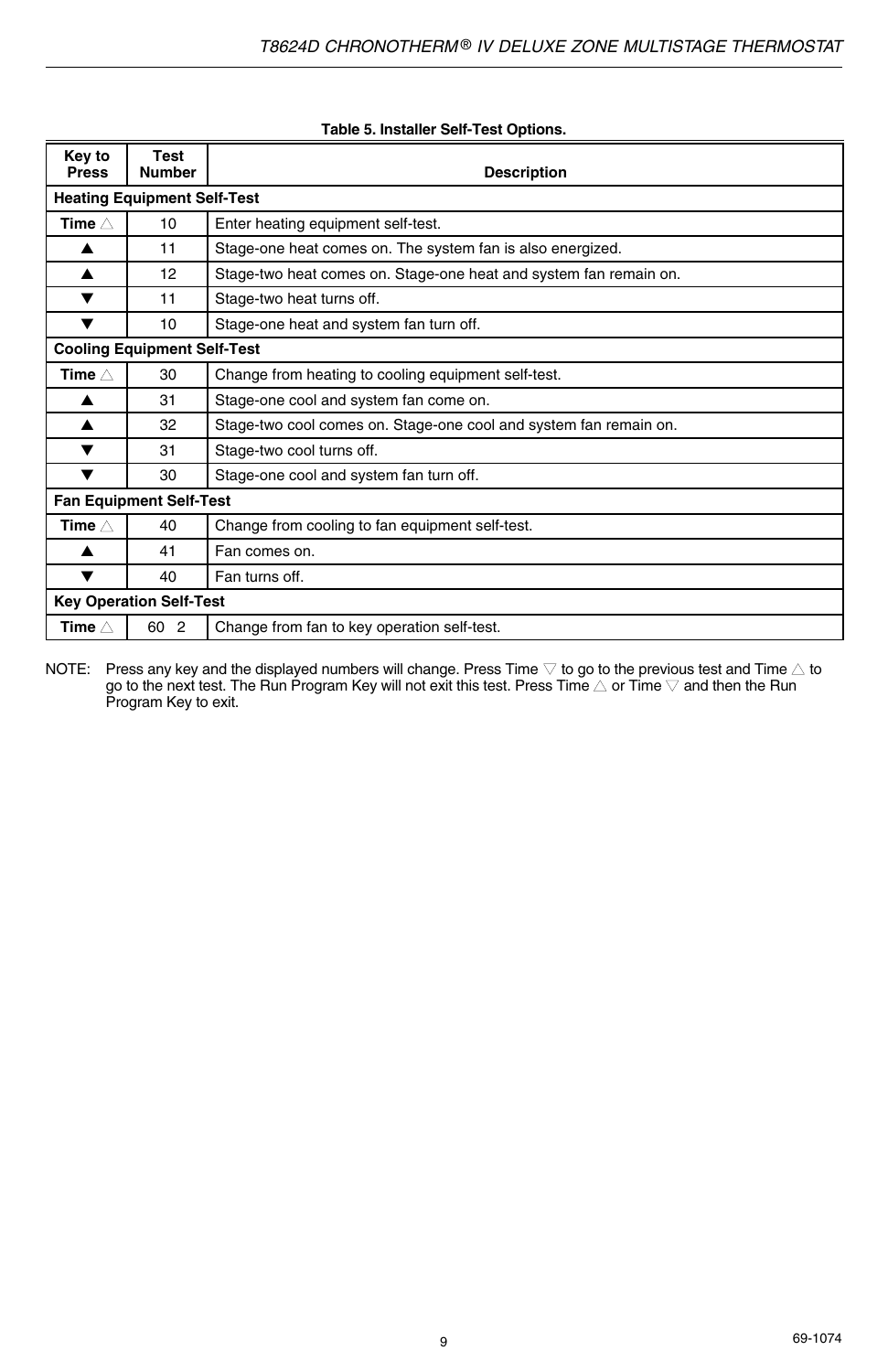## **THERMOSTAT INFORMATION**

 $\bullet$  Press the Time  $\triangle$  key to access the thermostat information.



**●** Press the increase ▲ key to display the production date code. The first two large digits are the month and the third digit is the last digit of the year (Example: 027=February 1997).



**◯** Press the increase ▲ key again to display the software identification code. (Example: 02 = software ID code 2)



● Press the increase ▲ key again to display the software revision number (Example: 001=Revision number 1).



**■** Press the increase **▲** key again to display the EEPROM identification code. (Example: 314 = EEPROM ID 314)



**O** Press the Run Program key to exit the self-test. The self-test times out after four minutes without any key presses.

## **CHECKOUT**

### **Outdoor Temperature Sensor (select models)**

Allow the outdoor temperature sensor to soak in the outdoor air for a minimum of five minutes before taking a reading.

## **TROUBLESHOOTING GUIDE**

| Symptom                                 | <b>Possible Cause</b>                              | Action                                                                                                                                                                                                                                                                                                                                                                                                                                                                                    |
|-----------------------------------------|----------------------------------------------------|-------------------------------------------------------------------------------------------------------------------------------------------------------------------------------------------------------------------------------------------------------------------------------------------------------------------------------------------------------------------------------------------------------------------------------------------------------------------------------------------|
| Display will not<br>come on.            | Thermostat is not being<br>powered.                | Check for 24 Vac between R and C terminals.<br>If missing 24 Vac:<br>check if the circuit breaker is tripped—reset the<br>circuit breaker.<br>check if the system fuse is blown—replace the fuse.<br>check if the power switch on the HVAC equipment is in<br>the Off position-set to the On position.<br>check wiring between thermostat and zone control<br>panel-replace any broken wires and tighten<br>any loose connections.<br>If 24 Vac is present, proceed with troubleshooting. |
|                                         | Thermostat is not fully<br>connected to wallplate. | Verify that thermostat is correctly positioned and securely latched<br>to wallplate.                                                                                                                                                                                                                                                                                                                                                                                                      |
| Temperature<br>display is<br>incorrect. | Room temperature display<br>has been reconfigured. | Enter Installer Setup number 37 and reconfigure the display.                                                                                                                                                                                                                                                                                                                                                                                                                              |
|                                         | Thermostat is configured<br>for °F or °C display.  | Enter Installer Setup number 14 and reconfigure the display.                                                                                                                                                                                                                                                                                                                                                                                                                              |
|                                         | Bad thermostat location.                           | Relocate the thermostat.                                                                                                                                                                                                                                                                                                                                                                                                                                                                  |

(Continued)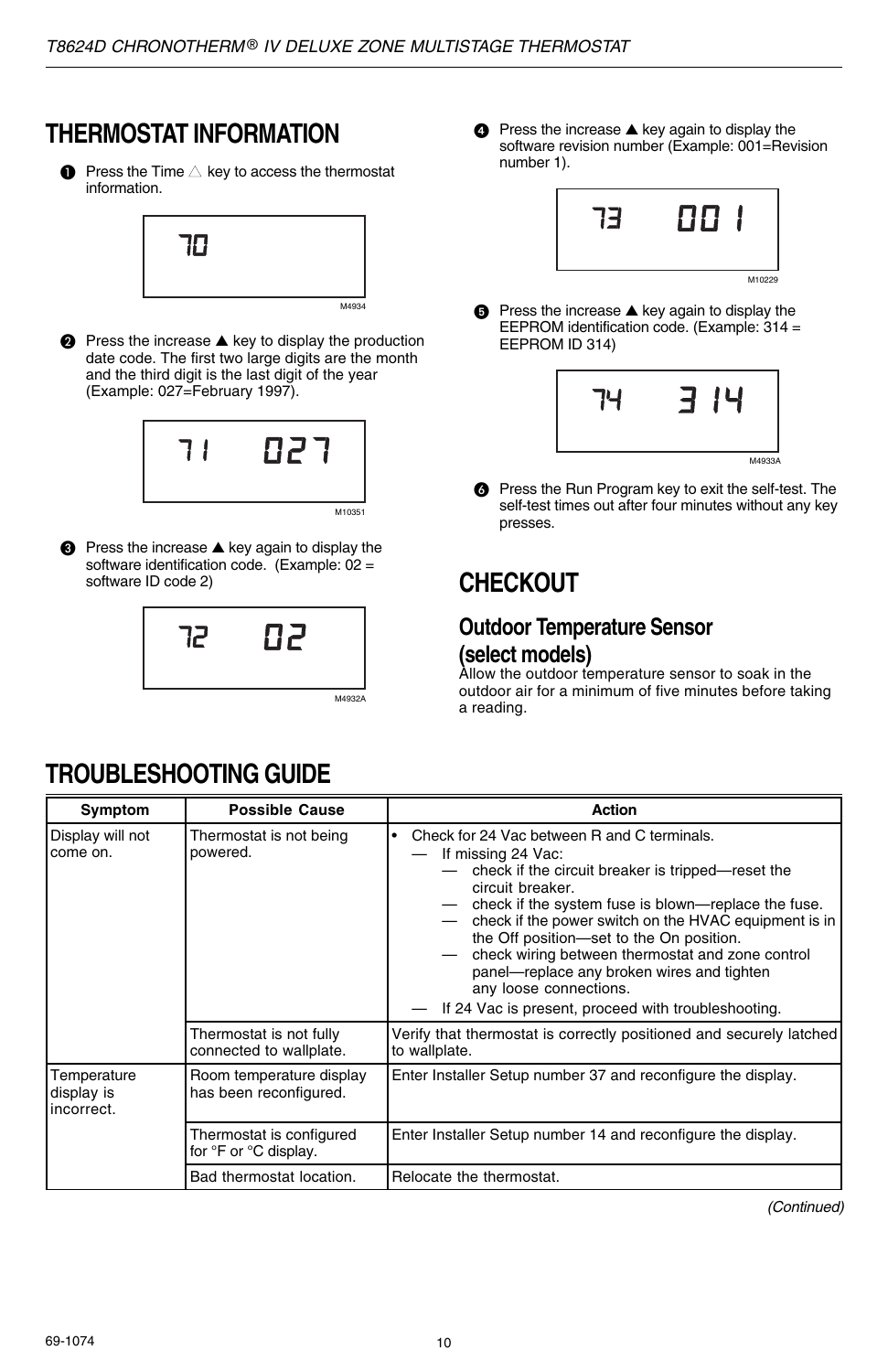| Symptom                                                                                                                                  | <b>Possible Cause</b>                                       | Action                                                                                                                                                                                                                                                                                                                                                                                                                                                                                             |
|------------------------------------------------------------------------------------------------------------------------------------------|-------------------------------------------------------------|----------------------------------------------------------------------------------------------------------------------------------------------------------------------------------------------------------------------------------------------------------------------------------------------------------------------------------------------------------------------------------------------------------------------------------------------------------------------------------------------------|
| Temperature<br>settings will not<br>change. (Example:<br>Cannot set the<br>heating higher or<br>the cooling lower.)                      | The upper or lower<br>temperature limits were<br>reached.   | Check the temperature setpoints:<br>Heating limits are 40 to 90°F (7 to 31°C)<br>$\ddot{\phantom{0}}$<br>Cooling limits are 45 to 99°F (9 to 37°C).                                                                                                                                                                                                                                                                                                                                                |
|                                                                                                                                          | The setpoint temperature<br>range stops were<br>configured. | Check Installer Setup numbers 34 and 35 and reconfigure the<br>setpoint stops.                                                                                                                                                                                                                                                                                                                                                                                                                     |
| Heating will not<br>come on.                                                                                                             | No power to the<br>thermostat.                              | Check for 24 Vac between R and C terminals.<br>If missing 24 Vac:<br>- check if the circuit breaker is tripped-reset the<br>circuit breaker.<br>- check if the system fuse is blown-replace the fuse.<br>- check if the power switch on the HVAC equipment is in<br>the Off position-set to the On position.<br>check wiring between thermostat and zone control<br>panel-replace any broken wires and tighten<br>any loose connections.<br>If 24 Vac is present, proceed with troubleshooting.    |
| Heating will not<br>come on.                                                                                                             | Thermostat minimum off time<br>is activated.                | Wait up to five minutes for the system to respond.                                                                                                                                                                                                                                                                                                                                                                                                                                                 |
|                                                                                                                                          | System selection is not set<br>to Heat.                     | Set system selection to Heat.                                                                                                                                                                                                                                                                                                                                                                                                                                                                      |
|                                                                                                                                          | Heating setpoint is below<br>room temperature.              | Check heating setpoint. Set heating setpoint to desired<br>temperature.                                                                                                                                                                                                                                                                                                                                                                                                                            |
| Cooling will not<br>come on.                                                                                                             | No power to the<br>thermostat.                              | Check for 24 Vac between R and C.<br>$\bullet$<br>If missing 24 Vac:<br>- check if the circuit breaker is tripped-reset the<br>circuit breaker.<br>- check if the system fuse is blown-replace the fuse.<br>- check if the power switch on the HVAC equipment is in<br>the Off position-set to the On position.<br>check wiring between thermostat and zone control<br>panel-replace any broken wires and tighten<br>any loose connections.<br>If 24 Vac is present, proceed with troubleshooting. |
|                                                                                                                                          | Thermostat minimum off time<br>is activated.                | Wait up to five minutes for the system to respond.<br>Enter Installer Setup number 33. Reconfigure minimum off<br>$\bullet$<br>time (if required).                                                                                                                                                                                                                                                                                                                                                 |
|                                                                                                                                          | System selection is not set<br>to Cool.                     | Set system selection to Cool.                                                                                                                                                                                                                                                                                                                                                                                                                                                                      |
|                                                                                                                                          | Cool setpoint is above<br>room temperature.                 | Check cooling setpoint. Set cooling setpoint to desired<br>temperature.                                                                                                                                                                                                                                                                                                                                                                                                                            |
| System on indi-<br>cator (flame=heat,<br>snowflake=cool) is<br>displayed, but no<br>warm or cool air is<br>coming from the<br>registers. | Heating or cooling<br>equipment is not<br>operating.        | Verify operation of heating or cooling equipment in self-test.                                                                                                                                                                                                                                                                                                                                                                                                                                     |
| Outdoor tempera-<br>ture not displayed <sup>a</sup>                                                                                      | Option not activated.                                       | Enter Installer Setup number 24 and set to 1. Thermostat must<br>have OT terminals and a C7089B1000 installed.                                                                                                                                                                                                                                                                                                                                                                                     |
| Outdoor<br>temperature                                                                                                                   | Outdoor sensor is<br>connected incorrectly.                 | Refer to C7089B1000 installation instructions and check wiring<br>between the thermostat and sensor.                                                                                                                                                                                                                                                                                                                                                                                               |
| display is<br>incorrect <sup>a</sup>                                                                                                     | Wrong sensor.                                               | Replace sensor with C7089B1000 sensor.                                                                                                                                                                                                                                                                                                                                                                                                                                                             |

#### **Troubleshooting Guide (Continued).**

a Select models.